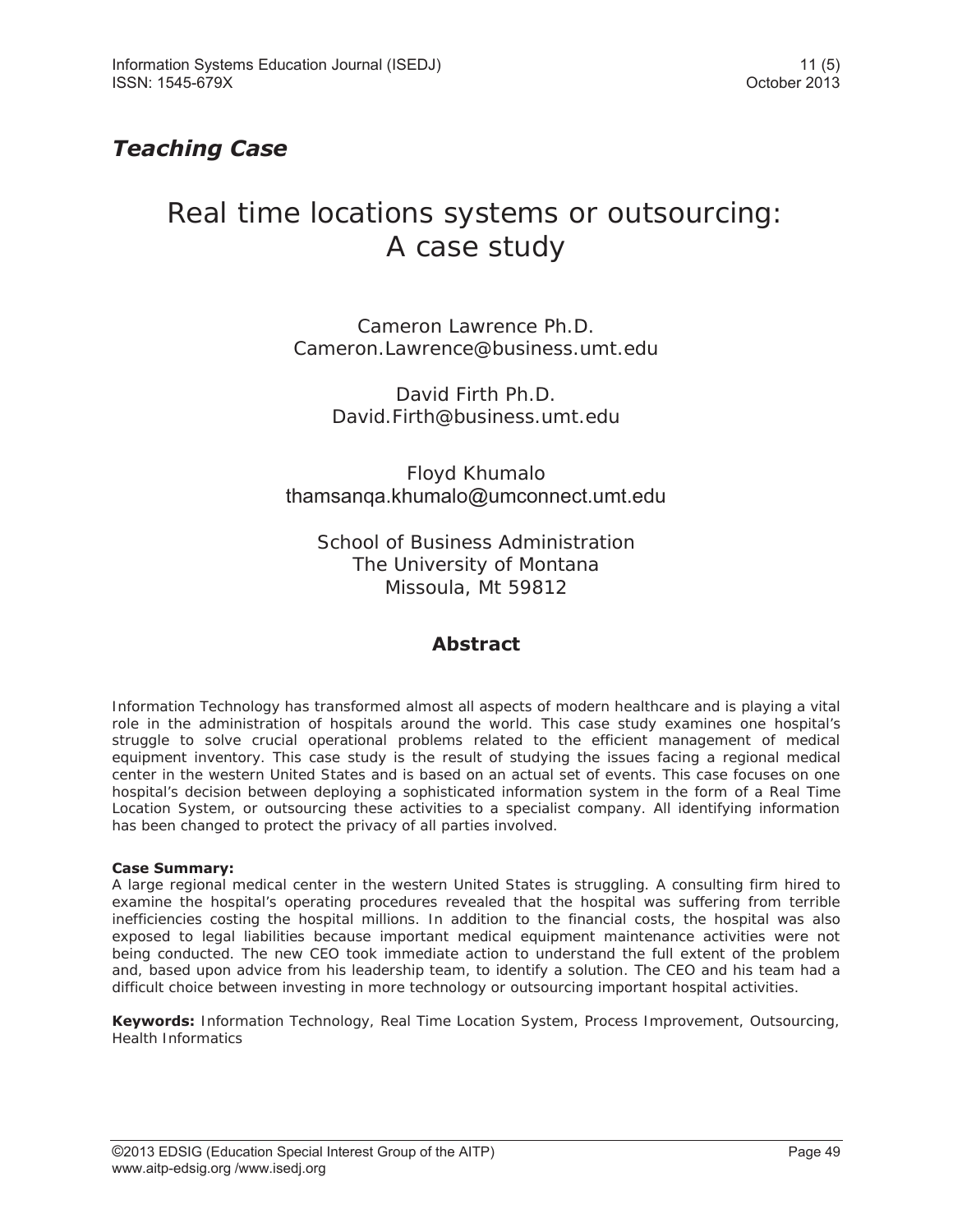## **1. INTRODUCTION**

Six months ago Mike Smith assumed the CEO position at St. Francis Hospital, the region's largest health care center. Mike is a seasoned healthcare executive, with 24 years of hospital administration experience. In the healthcare industry he has developed a national reputation as a turnaround specialist focusing on hospital systems in financial difficulty. Accordingly, Mike was recruited to run St. Francis in the hope that he might improve the struggling hospital's performance and profitability.

This particular morning Mike looked tense and troubled. None on the hospital's staff could know what was troubling him as he had just received the confidential report from the consulting firm Premier, Inc. Premier is a leading consulting firm in the healthcare industry. Mike has worked with Premier over the years and has found the firm's work to be first rate. Premier's approach focuses on using statistical process control techniques to analyze and improve organizational processes. Their techniques and methods are considered to be the highest standard in the field. While Mike knew the hospital had issues he was stunned to learn about the terrible operational inefficiencies unearthed by the consulting team.

Based on the report it was clear to Mike that the operational problems were not isolated to financial issues, but also extended into liabilities associated with not following important compliance procedures that are critical to patients' care. If the hospital failed to correct these issues it could result in the loss of its accreditation. As Mike set the confidential report back on his desk his cellphone rang. It was Kim Huntington, the CEO of Providence Healthcare Services, which owns St. Francis and other hospitals. Mike knew that Kim must have just finished reading the same document he had and he knew she would want to know what he planned on doing to fix the problems.

## **2. ORGANIZATION'S HISTORY**

St. Francis Hospital was founded in 1873 by the sponsorship of the Catholic Healthcare Missionary Group. As a non-profit healthcare provider, the hospital is committed to providing for the needs of the community it serves, especially the poor and vulnerable. St. Francis's primary facility consists of a seven-story building with over 400 beds to accommodate inpatient

care. In 2007 the hospital completed a major reconstruction effort that substantially upgraded the facilities. The hospital is able to provide a wide array of surgical services and, because of the quality of the community in which the hospital is located coupled with the new facility, is able to attract high quality nurses and physicians onto its staff.

In fact, in 2009 the hospital received a national award recognizing excellence in its trauma facility. The facility is supported by two helicopters that deliver trauma patients from across the region. Because of the diverse services St. Francis provides, the trauma facility is a critical component of the region's healthcare system.

However, the hospital's "crown jewel" is its Heart Institute, which is regularly recognized as one of the top 100 in the world. This is an unusual distinction for a hospital like St. Francis, as most of the other top cardiac facilities are associated with research hospitals across the globe. The Heart Institute was founded in 1994 when a team of leading cardiac surgeons elected to leave a major research hospital in the northeast and move to St. Francis to try to build a world renowned institute in a location that could provide the physicians and their families a better quality of life.

In 2010, St. Francis' board of directors made a major decision: for the first time since 1873 the hospital would not be an independent medical facility. The board decided to join a large health care system called Providence Healthcare Services (Providence). This decision was made in response to changing industry dynamics that favor larger integrated organizations (Harris, 2000). This change represented a significant departure from the hospital's history, and many of the staff struggled with the idea that the hospital is but one entity in a much larger healthcare organization.

Providence Health includes 27 hospitals, 214 smaller clinics and 42 geriatric assisted living facilities. In addition, Providence contracts with 7 universities to provide on-campus health services to their student populations. Providence's assets span six states: Alaska, California, Idaho, Montana, Oregon and Washington; the organization's headquarters are located in Seattle, Washington. The board was motivated to merge with Providence because of the significant efficiency benefits the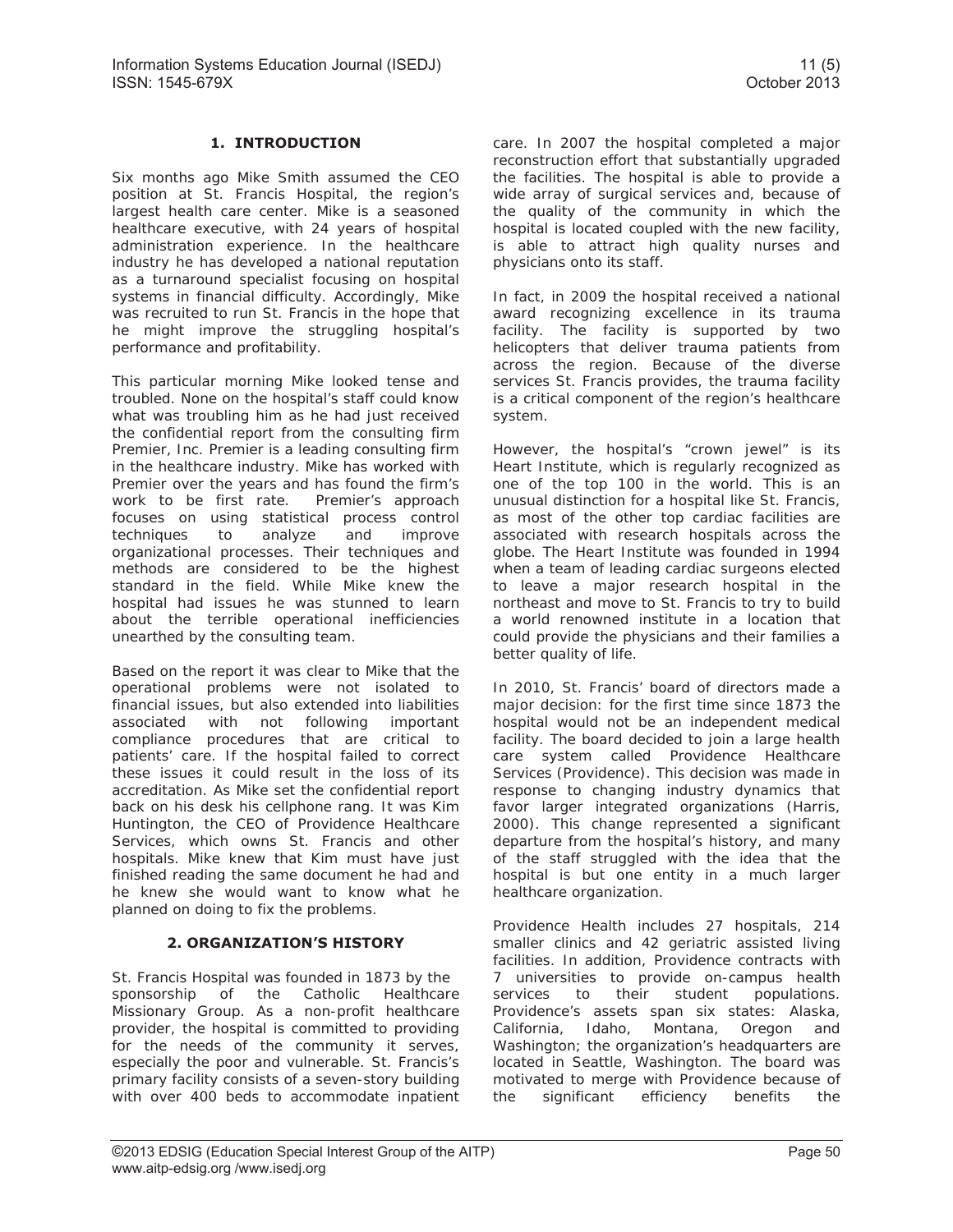The modernization of St. Francis's technical infrastructure began almost immediately following the merger with Providence through the implementation of a cloud-based Electronic Health Record System (EHRS). Because of Providence's size and scale, they were able to implement the cutting edge cloud-based EHRS and deploy it to all of its affiliates. This provided significant benefits as Providence staff could centrally manage the EHRS and the IT staff in the member hospitals could focus on providing better service and working on local initiatives. Almost everyone in the hospital agreed that it represented a significant improvement. The physicians were the most vocal in their support because the cloud-based system allowed them to securely access patient records from almost any approved device.

During the implementation of the cloud-based EMRS, it became clear that the project management skills of the St. Francis staff were not at the level they should be. For example, Mark Nesbit, the previous CIO and a long-time St. Francis employee (it was the only job he had had since college), was lacking the skills to keep up with the more advanced systems employed by Providence and was accordingly encouraged to retire. He was replaced by Sarah Thompson, the assistant CIO in one of Providence's Oregon hospitals. Sarah brought a thorough understanding of Providence's cloud-based EMRS and first-rate credentials. In addition to holding an MIS degree, she is certified by the Project Management Institute (PMI) as a Certified Project Management Professional (PMP).

## **3. THE MEETING**

Upon finishing the call with Kim Huntington, the CEO of Providence Health Care Systems, Mike sent out an email to his executive team calling for an emergency meeting the next morning and instructing them to clear their schedules for the first half of the day. He attached the report critical of St. Francis's operations to the message and asked the executive team to thoroughly read the report and to show up with solutions.

The next morning all of the members of the executive team were present. The atmosphere was tense, as everyone in the room knew that solving the problems would inevitably require them to bring to the surface some of the tensions between the long-time St. Francis's employees and the new guard brought in after the merger of St. Francis's and Providence.

Mike called the meeting to order and summarized the findings of the report. Based upon Premier's analysis, St. Francis received a 'D' grade in the area of staff efficiency. Furthermore, the report stated that the inefficient use of medical staff time was costing the hospital millions and exposing it to malpractice risk. The report highlighted in devastating detail how nurses throughout most of St. Francis were spending 23 percent more time per patient than was the average hospital. In addition, the time the nurses were spending was not a result of providing quality care, but instead was consumed by incredible logistical inefficiencies. Due to poor inventory control and tracking procedures, important medical equipment was either not in the stock rooms or was restocked slowly. In short, the report revealed the nursing staff was spending a startling amount of time looking for the required equipment instead of treating patients. As a response to such inefficient inventory management practices, nursing staff would hoard important equipment, further complicating matters.

Required maintenance on critical medical equipment was also poorly documented and, in some cases, being skipped entirely because of substandard medical equipment management practices. If the hospital were sued for malpractice, the deficient maintenance processes would not only be embarrassing to St. Francis's reputation, they could also serve as the basis for a successful judgment against the hospital.

Following the summary, Mike asked the team what they thought of the findings. The first reaction was to dismiss the report as the work of people who come in for a few days and leave without really understanding the organization or its processes. Mike quickly dismissed this critique, as he had worked with Premier over the years and found them to be an outstanding firm. He stated, "We aren't going to sit around here and kill the messenger. This report has pointed out that we have real problems and we are here to fix them.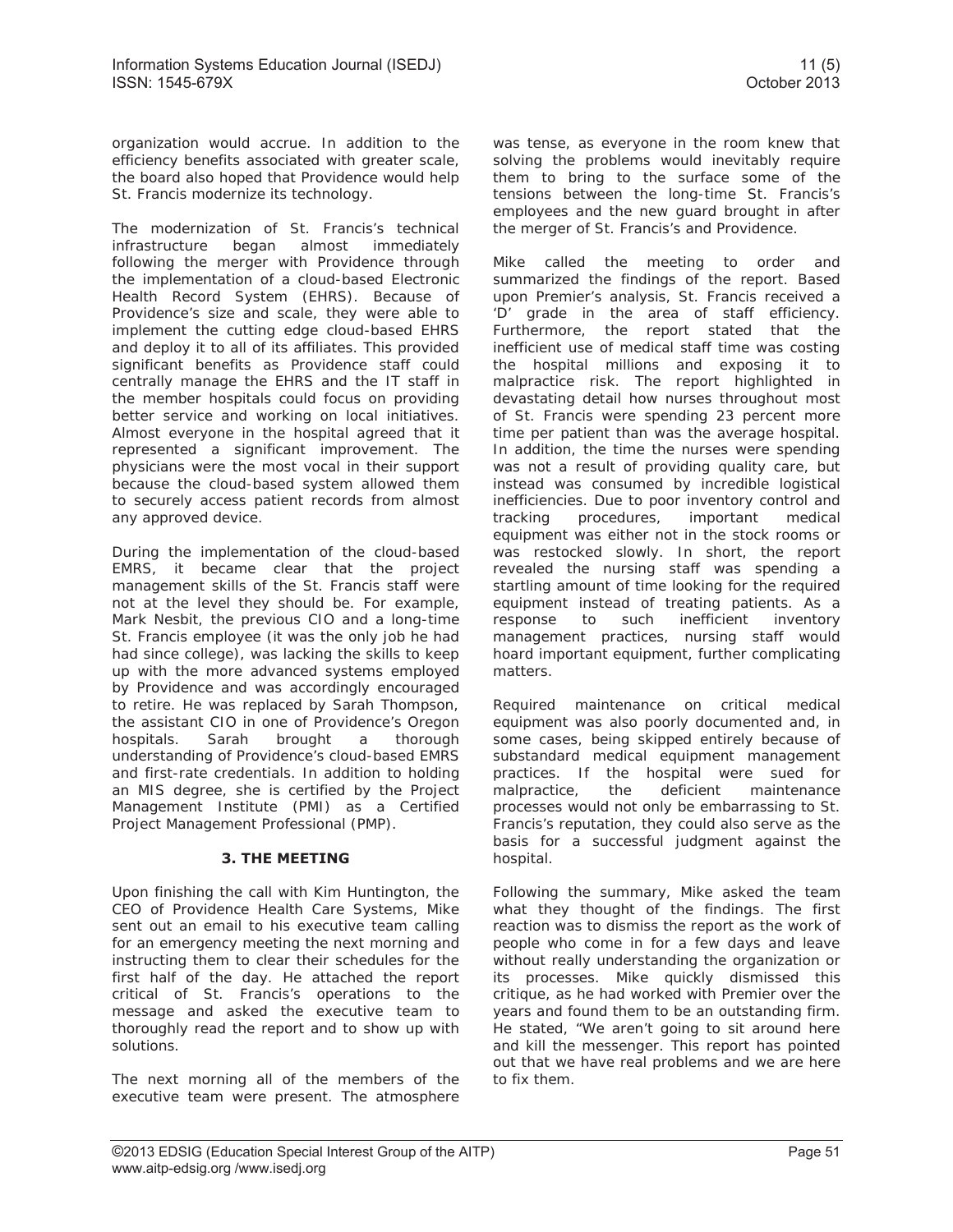"Many of you are still getting to know me, but you should know me well enough to know that I value your candid assessment. I encourage all of you to speak your mind, but please be respectful and operate in a spirit of positive problem solving and not one of blame. I understand that much has changed around here over the last few years, but we must come together so that we can continue to enable one of the noblest goals in our society and that is helping sick people get better. Remember, our goal is to not defend our turf, but to help sick people. Now, who wants to speak?"

The first person to speak was Kelly Andrews, the Director of Nursing Services for St. Francis. Kelly is considered to be a quiet professional and has spent her entire career with the hospital. She attended the local university and was the first person in her family to earn a college degree. With tears welling up in her eyes she stated that she thought that the problems identified in the report were actually worse than the report revealed. While the report focused on the economic effects of the failings in the existing system, she stated that from her perspective the morale issues were much worse. She said that the nursing staff were demoralized by the existing system and that the issue had been pointed out for several years. In fact, Kelly had spoken with the previous CEO on several occasions about her concern. Mike's predecessor simply stated that steps would be taken to fix the problems, but she and the nursing staff needed to be patient. After hearing this, Mike stated, "this mistake will not happen again and you can rest assured that this issue is going to be resolved. Please convey to the nursing staff that this is our top priority and we will need their help in solving the problem."

By this time everyone on the staff recognized the significance and legitimacy of the problem and Mike continued to push for solutions. After a few hours of discussion the members of the executive team were evenly split between one of two solutions. The first, an idea championed by Sarah Thomson the CIO, was a technical solution that focused on using Real Time Location Services (RTLS) to monitor the location of equipment. The second solution was supported by George Hill, the Central Stores and Distribution Manager. He strongly advocated for outsourcing the equipment maintenance and management to a company the hospital has been working with through the years.

## **Solution 1: RTLS**

The solution supported by the CIO was the result of her previous experience at another hospital that used RTLS to improve operational efficiencies. RTLS, "which combine radio frequency ID (RFID) and Wi-Fi, will allow for real-time data gathering and live asset tracking. RTLS can calculate distances, range, time or direction in order to determine the location of objects, and is capable of providing stored data that can be used for analysis and reporting" (Okoniewska, 2012). When RTLS are employed in an organization, each piece of equipment is embedded with an RFID chip. When the piece of equipment is moved its location is known at all times. The information can then be linked to medical records systems such as those used by St. Francis. Furthermore, it is widely recognized in the hospital administration community that the data derived from RTLS can be used to rationalize and "transform hospital processes" (Carrasco, 2010).

## **Solution 2: Outsourcing**

George Hill, who has over twenty years of experience at St. Francis and is considered to be the leader of the old guard, favored outsourcing all inventory control and maintenance to a third party. Five years ago, George was instrumental in working with a local company, Drothall Hospital Services, to outsource all of St. Francis's janitorial services; this had largely been viewed as a success. He suggested that with its proven track record with the hospital, Drothell is well positioned to assume procurement, inventory management and all medical equipment maintenance for St. Francis. In addition, Drothall would hire most of the St. Francis staff currently working in this area of the hospital, thereby reducing payroll considerably. George concluded by saying that outsourcing, coupled with process improvement, could effectively solve the problems currently faced by the hospital. Furthermore, while the transferring of some St. Francis staff to Drothall would be controversial, the savings would be an added benefit to the efficiency and profitability of St. Francis.

After several hours of discussion, Mike challenged both Sarah and George to investigate the advantages and disadvantages of employing RTLS and outsourcing. He concluded the meeting by giving Sarah and George one week to research and develop the business case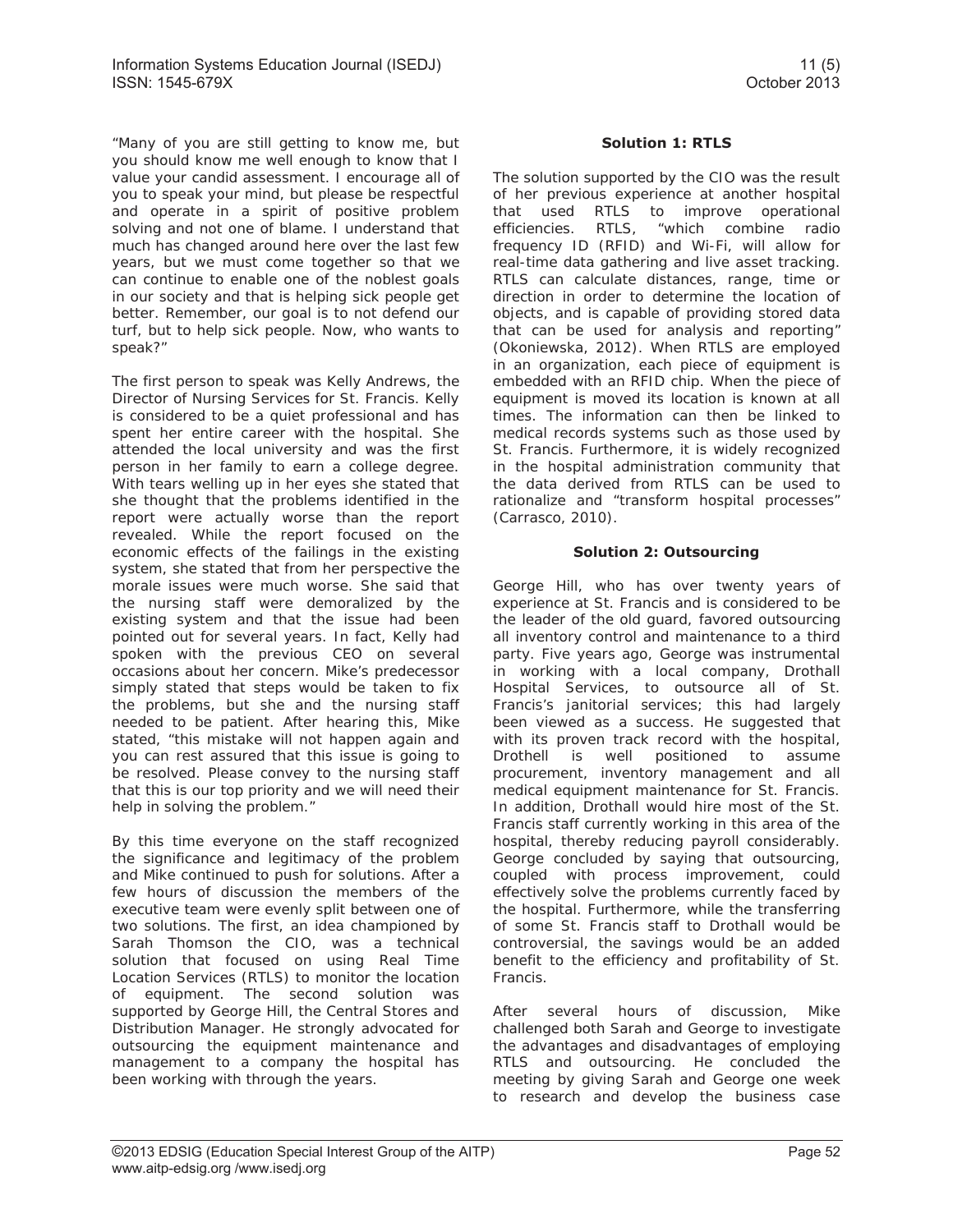around their respective ideas. He set the next meeting for exactly one week later and asked them both to prepare presentations to be given to the entire executive committee.

## **4. MAKING THE CASE: RTLS OR OUTSOURCING?**

The presentation day quickly came and all members of the executive team were assembled. Both Sarah and George came prepared with presentations to represent their respective solutions.

## **REAL TIME LOCATION SYSTEM**

Sarah began the meeting by emphasizing how healthcare organizations are investing significant resources into IT infrastructure for the purpose of improving medical service delivery, operational efficiency and to ensure regulatory compliance (Medpac, 2004). In addition, Sarah recognized that "IT continues to hold more potential for providing competitive advantage for health care providers" (Carr, 2004). Additionally, St. Francis could leverage the hospital's existing Cisco Systems WiFi infrastructure by using WiFi based RTLS technology. WiFi based RTLS delivers room level accuracy of medical equipment and other operational resources.

## **Benefits of RTLS**

The main reasons for investing and implementing the WiFi RTLS were:

- 1. RTLS would significantly reduce the time required to search for and identify equipment that is due for regular maintenance. St Francis's has already invested in a maintenance tracking system that is a cloud-based system that tracks the maintenance requirements for critical medical equipment. Sarah's research revealed that the RTLS system being considered was interoperable with the maintenance scheduling system. This is a critical activity in that it is important for hospitals to demonstrate to accrediting bodies that they are compliant with the processes and procedures identified by the *Healthcare Compliance Accreditation Group*, an important governing body.
- 2. RTLS will reduce total expenditures by reducing costs associated with renting additional equipment due to shrinkage or

hoarding by clinical staff. The WiFi based RTLS technology is able to penetrate through barriers like walls and lockers to identify hidden equipment.

- 3. RTLS would reduce inventory count and relocating time. The system displays the exact location of all equipment, which can be displayed from several different views such as the entire hospital, all the way down to an individual room. By knowing the exact location of a required piece of equipment, hospital staff are far more efficient. This would have the effect of lowering costs and improving the effectiveness of hospital staff as they will no longer have to wander through the hospital looking for a piece of equipment. This would have the added benefit of improving staff morale.
- 4. RTLS would improve nurse and patient tracking capabilities as well as St. Francis's Business Intelligence initiatives. Because the RTLS interfaces seamlessly with the hospital's EMR, the hospital's employees would be able to view patients' and clinicians' movements on the wall monitors displayed throughout the hospital. Thus, results stored in the databases could be used to monitor trends and could be analyzed to identify operational activities that can be improved. Sarah related an incident where a hospital at which she previously worked used RTLS to avoid a legal judgment from a patient who alleged that a nurse had assaulted her. By using the employee tracking aspect of RTLS, the hospital was able to prove that the employee was inside the patient's room for a total of three minutes and that other members of staff were in close proximity, thereby proving the assault did not happen.

## **Disadvantages of RTLS**

- In spite of the promises from various RTLS vendors, the implementation and full use of the system had sometimes fallen short of expectations.
- 1. The costs associated with implementing an RTLS can be high and hospital administrators have observed that in some instances other components of the infrastructure including hardware and software had to be updated for proper implementation.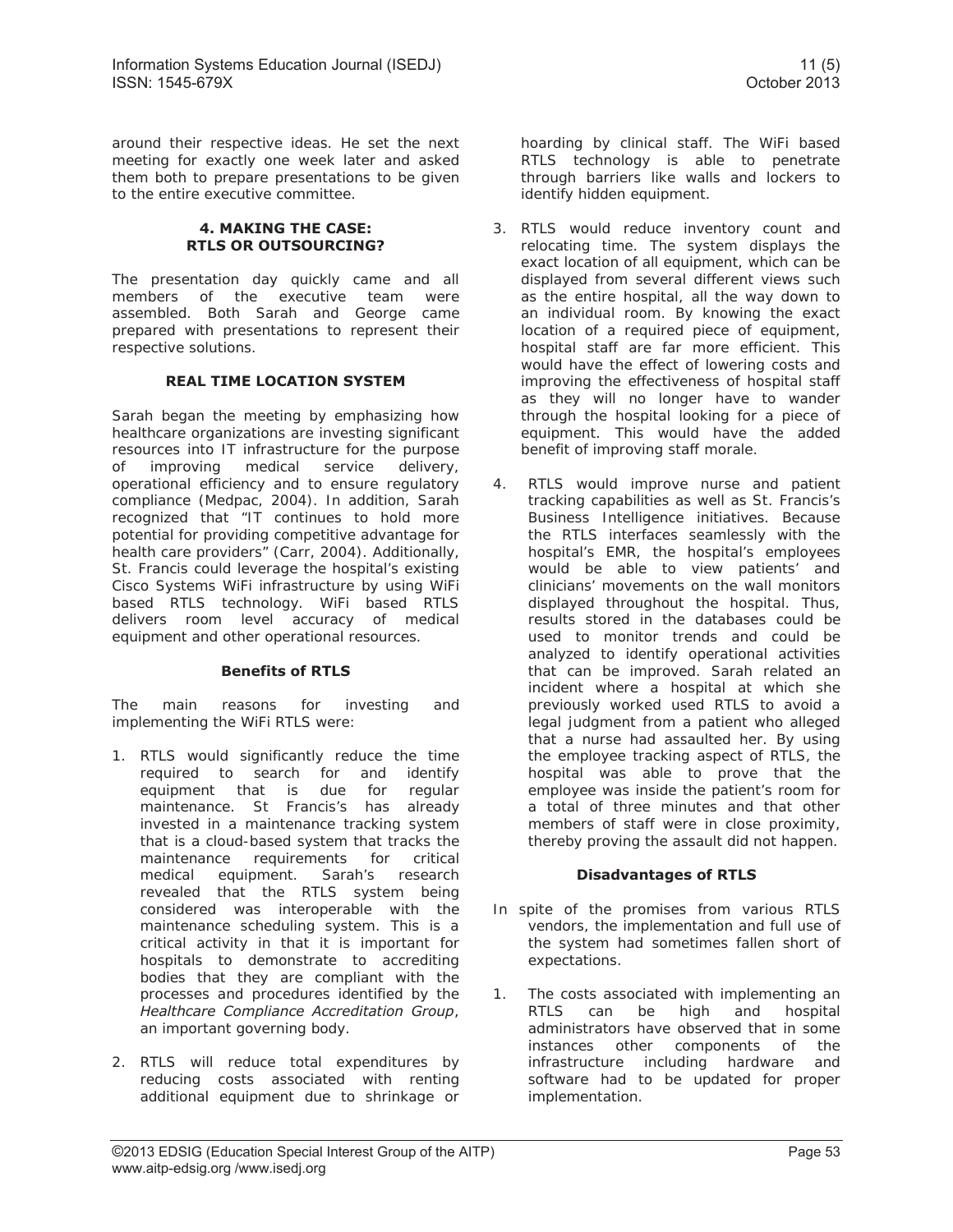- 2. A few hospitals reported issues during the implementation of RTLS that compromised operations. Hospital staff in the affected hospitals blamed the company hired to implement the system and it was believed the vendor did not have sufficient project management expertise.
- 3. In order to properly use the system, the hospital would have to develop and deploy a new training program for hospital staff so that the powerful feature set within the RTLS could be used. It was noted that these types of training programs are both expensive and require the time of an already overworked staff.
- 4. In order to effectively deploy RTLS, issues affecting signal strength throughout the proposed environment must be considered. One concern involved the areas of the hospital that provide magnetic resonance imaging (MRI) services. These areas are known to be "a major source of electromagnetic interference at the hospital" (Cheng, 2011). Some evidence suggests that there can be blurred images in areas where RFID is used. However, the WiFibased RTLS technology being considered had not been linked to such interferences.
- 5. It is estimated that the IT department would need to hire an additional person, thereby increasing the number of full time IT staff.

## **OUTSOURCING**

George also came prepared with a full presentation outlining the argument for outsourcing. He stated that he is in favor outsourcing as it could complement the broader strategy at St. Francis. He opened his presentation by stating, "Strategic outsourcing is the decision to allow one or more of a company's value chain activities or functions to be performed by independent specialist companies that focus all their skills and knowledge on just one kind of activity" (Hill, 2010). Strategically, he supported outsourcing all the medical equipment services to a specialist firm with experience in providing healthcare support services.

## **Benefits of Outsourcing**

George said that the primary reasons for outsourcing are:

- 1. Outsourcing would significantly reduce the costs of doing business because specialist firms are far more efficient than internal departments. George noted that Gartner Inc. estimates that "health care organizations save an average of about 23 percent on outsourcing contracts, including IT and non-IT outsourcing, with some organizations seeing savings up to 45 percent on some outsourcing contracts" (Gross, 2004).
- 2. Outsourcing would improve service quality delivery. By outsourcing noncore activities, the hospital can focus its energies on core activities and deliver better quality healthcare services to patients.
- 3. Outsourcing would improve the speed of adopting new technology geared toward integrated health IT infrastructure. George noted that research has shown that "IT outsourcing is a harbinger of the transformation of traditional IT departments and provides a glimpse at the emerging organizational structures of the information economy" (Lacity, 1998). In addition, specialist firms are better suited to stay on top of emerging trends and technologies.
	- 4. George concluded with an emotional appeal for St. Francis to focus on what it does best, which is providing invaluable health services to the community. By "outsourcing materials supply, the hospital benefits by lowering its cost structure, which allows it to focus on its distinctive competencies. This is vital to its long-term competitive advantage and profitability as well as increasing product differentiation" (Hill, 2010).

## **Disadvantages of outsourcing**

However, it is important to recognize the downside of outsourcing healthcare services, namely, "risks such as holdup and possible loss of important information when an activity is outsourced" (Hill, 2010).

1. One downside of outsourcing, observed across industries, relates to a loss of quality control in the outsourced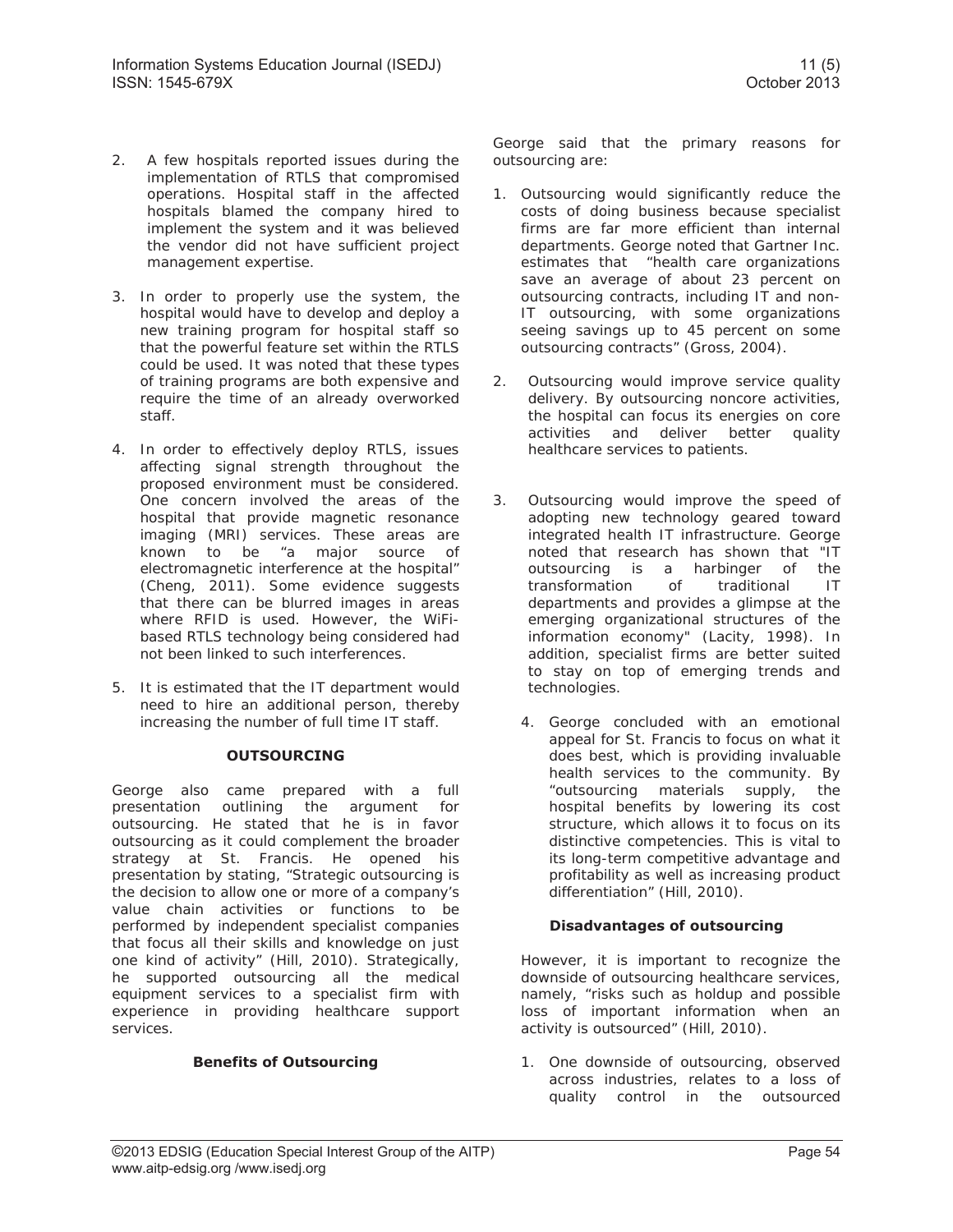function. When control is shifted to a third party it can sometimes be difficult to quickly remedy quality problems.

- 2. In the healthcare environment losing patients' personal information may result in penalties as a consequence of violating the Health Insurance Portability and Accountability Act (HIPAA). HIPAA requirements mandate healthcare organizations to follow strict procedures in order to protect the privacy and security of the patient records within the hospital's care (HHS, 1996a and 1996b).
- 3. Another problem with outsourcing is that sometimes when "companies sign longterm [outsourcing] contracts they lose control of their IT assets and capabilities" (Lacity, 1998). Therefore companies that outsource functions lose autonomy to the outsourcing specialist.
- 4. It has been observed by critics of outsourcing that there are often hidden costs associated with outsourcing and that scope creep can severely affect total costs.

## **5. CONCLUSION**

Two weeks later Mike called a meeting with Sarah, George, and the executive team to announce his decision. After consulting with Providence staff and other hospital CEOs he has decided to go with the RTLS solution. He asked Sarah and George to co-chair a subcommittee that would develop an implementation plan. George questioned whether or not he was the right person to co-chair an initiative he didn't support. Mike stated that George's expertise and institutional memory would be a valuable contribution toward the project's success.

## **REFERENCES**

- Carrasco, V & Jackson, S. (2010) Real Time Location Systems and Asset Tracking: New Horizons for Hospitals Publishing Biomedical Instrumentation & Technology
- Carr, N (2004) Does IT Matter, Harvard Business School Publishing
- Carter J, (2008) Electronic Health Records Second Edition A guide for Clinicians and

Administrators. American College of Physicians

- Cheng, C. & Chai, J. (2011). Deployment of RFID in Health facilities- Experimental Design in MRI Department. Publishing Springer Science Business.
- Department Of Health and Human Services (HHS) (1996a) Summary of the HIPAA Security Rule Retrieved March 23, 2012 from http://www.hhs.gov//ocr/privacy/hipaa/under standing/srsummary.html
- Gross, C. (2004). Analyst: Outsourcing can save costs in health care Employee morale remains a problem. Published in Inforworld. http://www.infoworld.com/t/business/analyst -outsourcing-can-save-costs-in-health-care-886
- Grover, V., Cheon, M., & Teng, (1996) Publishing J. Journal of Management Information Systems, 12(4) 89-116
- Hill, C & Jones, G. (2010) Strategic Management: An Integrated Approach. 9th. Mason, OH: South Western Cengage Learning. 303. Print
- Harris, J., Ozegn, H., & Ozean, Y., (2000) The Journal of the Operational Research Society, 51 (7), 801-811
- Lacity, M (1998) An Empirical Investigation of Information Technology Sourcing Practices: Lessons Form Experience Published MIS Quarterly, Vol. 22, No. 3 (Sep., 1998), pp. 363-408
- Madpac (2004) Report to Congress: New Approaches In Medicare. Medicare Payment Advisory Commissions. Retrieves on www.medpac.gov/.../congressional\_reports/J une04\_Titlepg\_Insideco
- Patterson, C (1995). Publishing in *The University of Chicago Press* on behalf of The Society for Healthcare Epidemiology of America, 6(1), 36-42
- Swedberg, C. (2012). Washington State Clinic Doubles Visits With RTL*S*: RTLS Journal Online Editorial. Retrieved March 23, 2012 fromhttp://www.rfidjournal.com/article/view/ 9361.